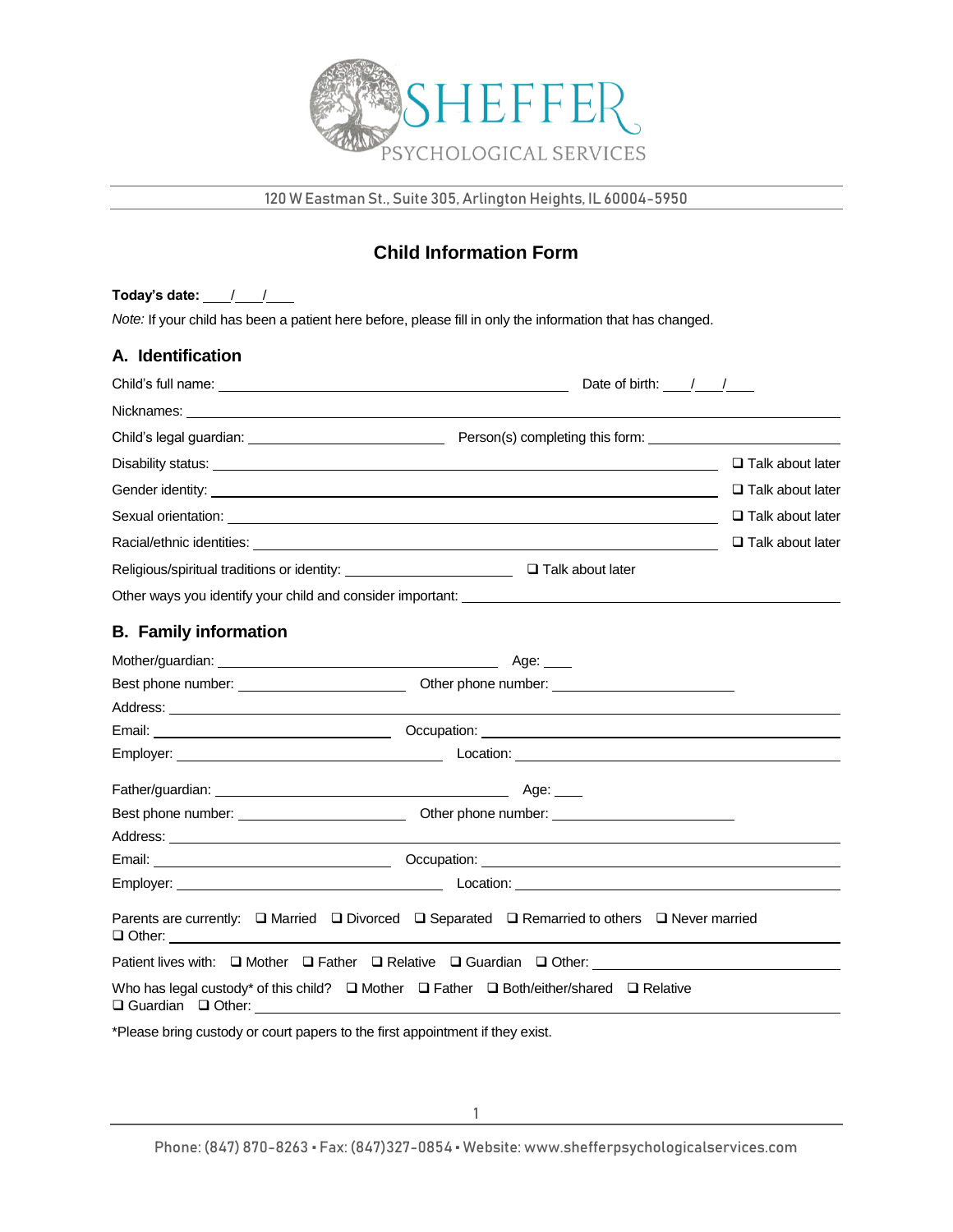Members of the household and other important persons in the child's life:

| <b>Name</b> | Relationship | Age | <b>Sex</b> | Health, behavioral<br>or learning difficulties? | Last grade in school<br>completed, or works<br>as a | How does this person<br>get along with<br>the child? |
|-------------|--------------|-----|------------|-------------------------------------------------|-----------------------------------------------------|------------------------------------------------------|
|             |              |     |            |                                                 |                                                     |                                                      |
|             |              |     |            |                                                 |                                                     |                                                      |
|             |              |     |            |                                                 |                                                     |                                                      |
|             |              |     |            |                                                 |                                                     |                                                      |
|             |              |     |            |                                                 |                                                     |                                                      |

# **C. Emergency information**

|                                     |                                                                                                                                                                                                                                                                         | If some kind of emergency arises and we cannot reach you directly, or we need to reach someone close to you, whom<br>Phone: ________________                                                                                   |
|-------------------------------------|-------------------------------------------------------------------------------------------------------------------------------------------------------------------------------------------------------------------------------------------------------------------------|--------------------------------------------------------------------------------------------------------------------------------------------------------------------------------------------------------------------------------|
|                                     |                                                                                                                                                                                                                                                                         |                                                                                                                                                                                                                                |
| D. Referral                         |                                                                                                                                                                                                                                                                         |                                                                                                                                                                                                                                |
|                                     | Address: Note that the contract of the contract of the contract of the contract of the contract of the contract of the contract of the contract of the contract of the contract of the contract of the contract of the contrac                                          |                                                                                                                                                                                                                                |
|                                     |                                                                                                                                                                                                                                                                         | How did this person explain how I might be of help to you? Letter that the state of the state of the state of the state of the state of the state of the state of the state of the state of the state of the state of the stat |
| E. Current problems or difficulties | Is this person's relationship with you $\Box$ personal or $\Box$ professional?<br>If professional, may I have your permission to thank this person for the referral? $\Box$ Yes $\Box$ No<br>Should I consult with this person about the referral? $\Box$ Yes $\Box$ No | Please describe the main difficulties that led to your bringing this child to see me: ________________________                                                                                                                 |
|                                     |                                                                                                                                                                                                                                                                         |                                                                                                                                                                                                                                |
|                                     |                                                                                                                                                                                                                                                                         |                                                                                                                                                                                                                                |
|                                     |                                                                                                                                                                                                                                                                         |                                                                                                                                                                                                                                |
|                                     |                                                                                                                                                                                                                                                                         | With therapy, how long do you think it will take for these to get a lot better?                                                                                                                                                |
| F. Development                      |                                                                                                                                                                                                                                                                         |                                                                                                                                                                                                                                |

### *1. Pregnancy and delivery*

Prenatal medical illnesses or problems: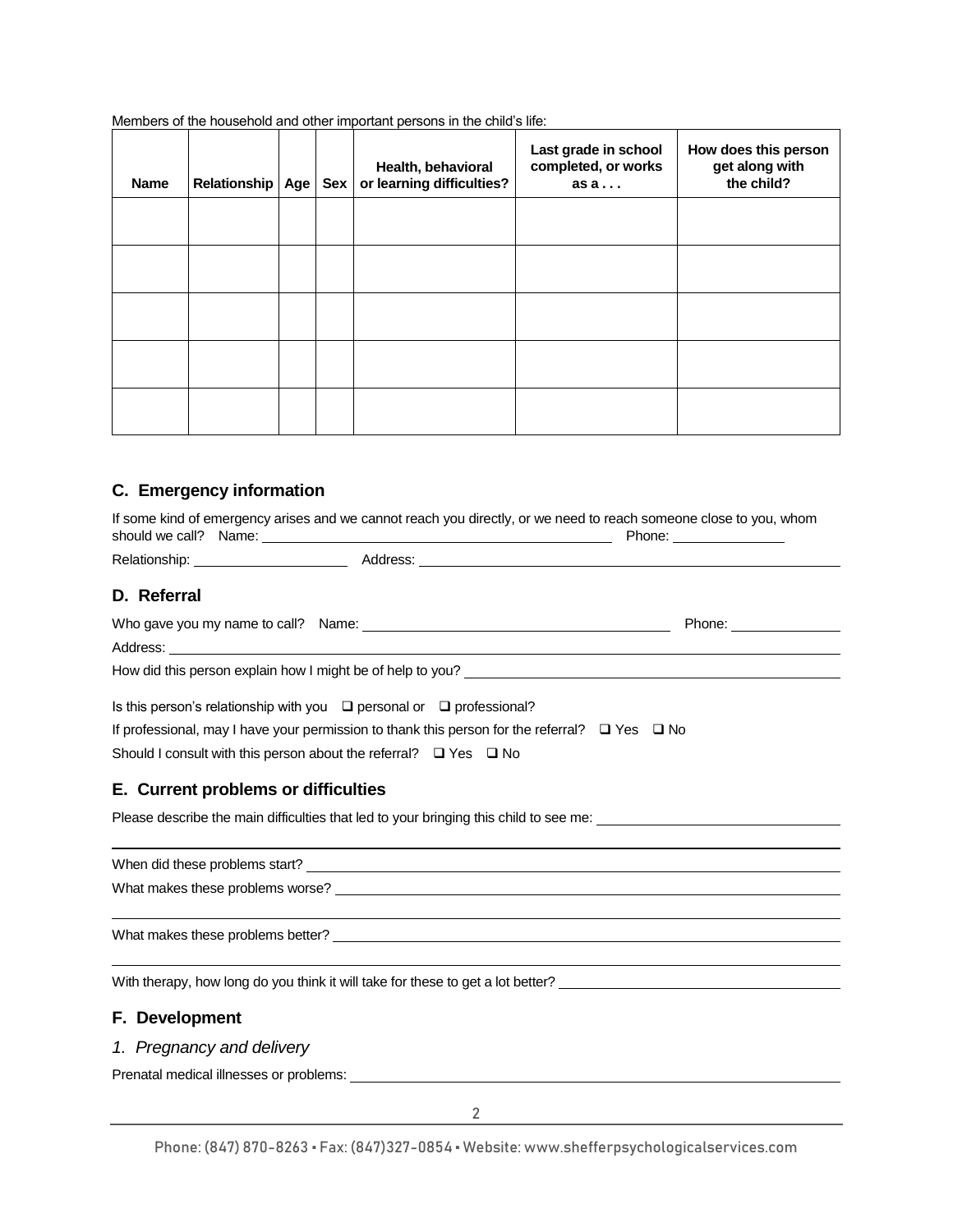| Maternal substance use: $\Box$ Alcohol $\Box$ Tobacco $\Box$ Medications $\Box$ Other drugs                              |
|--------------------------------------------------------------------------------------------------------------------------|
|                                                                                                                          |
| Was the child premature? $\Box$ No $\Box$ Yes, by ___ weeks. Birth weight: ____ Birth length: ___                        |
|                                                                                                                          |
| 2. The first few months of life                                                                                          |
| Breast-fed? □ No □ If yes, for how long? _________ Feeding problems? ______________________________                      |
|                                                                                                                          |
|                                                                                                                          |
| 3. Milestones<br>At what age did this child do each of these?                                                            |
| Sat without support: ___________ Crawled: ___________ Walked without holding on: __________ Helped when being            |
| dressed: ___________ Ate with a fork: ___________ Stayed dry all day: __________ Didn't soil his or her pants during     |
| day: ___________ Stayed dry all night: ____________ Tied shoelaces: ____________ Buttoned buttons: _________             |
| Slept alone: __________ Rode bicycle: _______                                                                            |
| 4. Speech/language development                                                                                           |
| Age when child said first word understandable by a stranger: _________ Said first sentence understandable to a stranger: |
|                                                                                                                          |
| 5. Any other current concerns about development? _______________________________                                         |

# **G. Homes/residences**

If the child was ever placed out of a home, see item 10 under section I, below.

| Child's age<br>when moved | Location | Lived with<br>whom? | Reason for moving | <b>Problems there</b> |
|---------------------------|----------|---------------------|-------------------|-----------------------|
|                           |          |                     |                   |                       |
|                           |          |                     |                   |                       |
|                           |          |                     |                   |                       |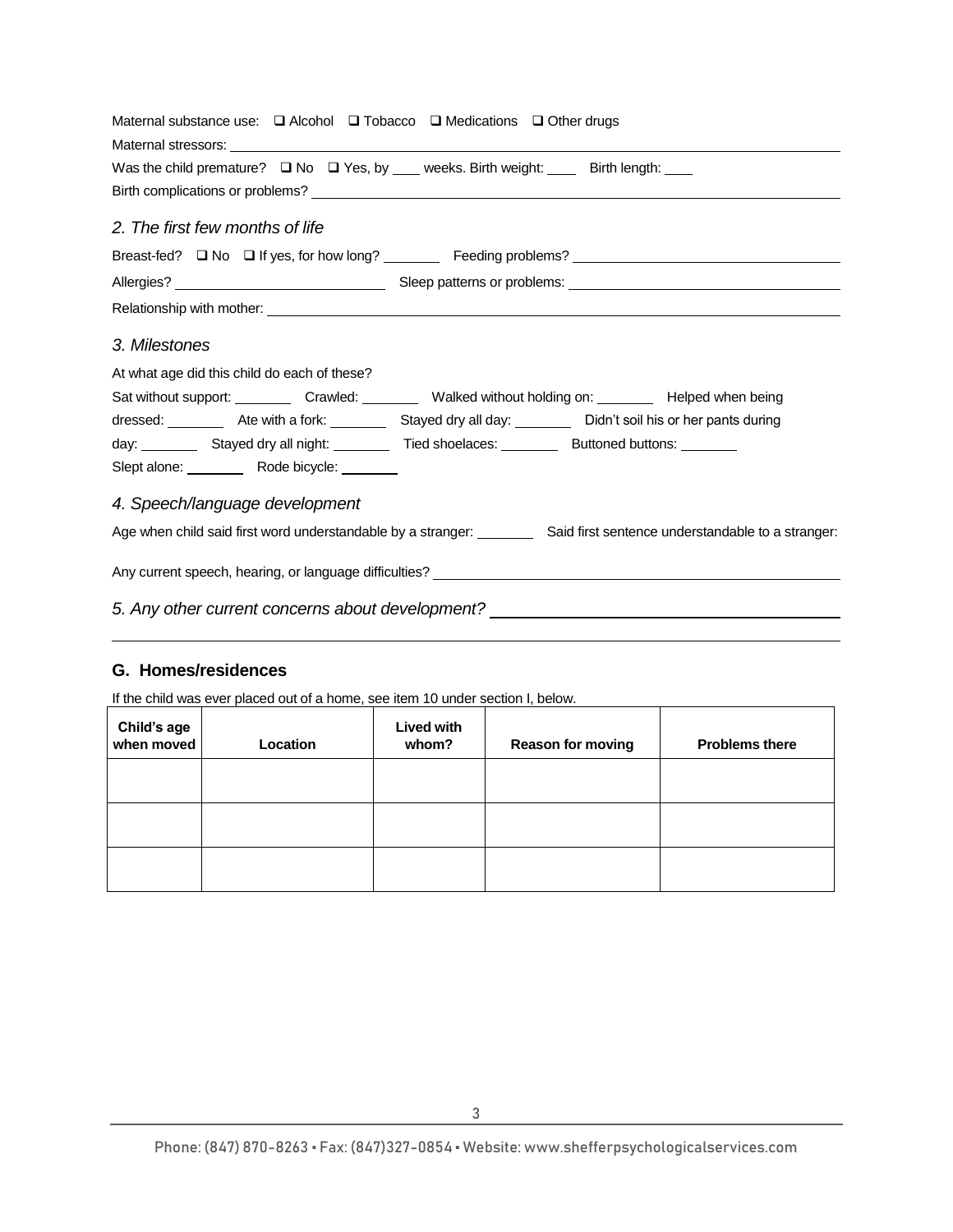# **H. Education**

| From (date) | To (date) | School's name and<br>district | <b>Teacher</b> | Special classes or<br>supports? | Did your child<br>graduate? |
|-------------|-----------|-------------------------------|----------------|---------------------------------|-----------------------------|
|             |           |                               |                |                                 |                             |
|             |           |                               |                |                                 |                             |
|             |           |                               |                |                                 |                             |

How many years of schooling has your child had (including preschool and kindergarten)? \_\_\_\_ years.

May I call and discuss your child with the current teacher?  $\Box$  No  $\Box$  Yes If yes, phone number:  $\Box$ 

# **I. Health and medical care**

- 1. How is your child's general level of health? **Excellent Excellent Excellent Excellent Excellent Excellent Excellent Excellent Excellent Excellent Excellent Excellent Excellent Exc**
- 2. Pediatrician/PCP/Clinic/doctor's name:

Phone: Address:

- If your child enters treatment with me for psychological problems, may I tell your child's medical doctor/PCP, so that he or she can be fully informed and we can coordinate your child's treatment?  $\Box$  Yes  $\Box$  No
- $\cdot$  If your child sees other doctors or clinics, please check here  $\Box$  and write their names, addresses, and phone numbers on the back of this page.
- 3. List all childhood illnesses, hospitalizations, medications, allergies, important injuries, surgeries, periods of loss of consciousness, convulsions/seizures, and other medical conditions.

| <b>Condition</b> | Age, or<br>from-and-to<br>ages | Treated by whom? Mark the<br>primary care provider (PCP)<br>with a star. | <b>Effects/outcome</b> |
|------------------|--------------------------------|--------------------------------------------------------------------------|------------------------|
|                  |                                |                                                                          |                        |
|                  |                                |                                                                          |                        |
|                  |                                |                                                                          |                        |
|                  |                                |                                                                          |                        |
|                  |                                |                                                                          |                        |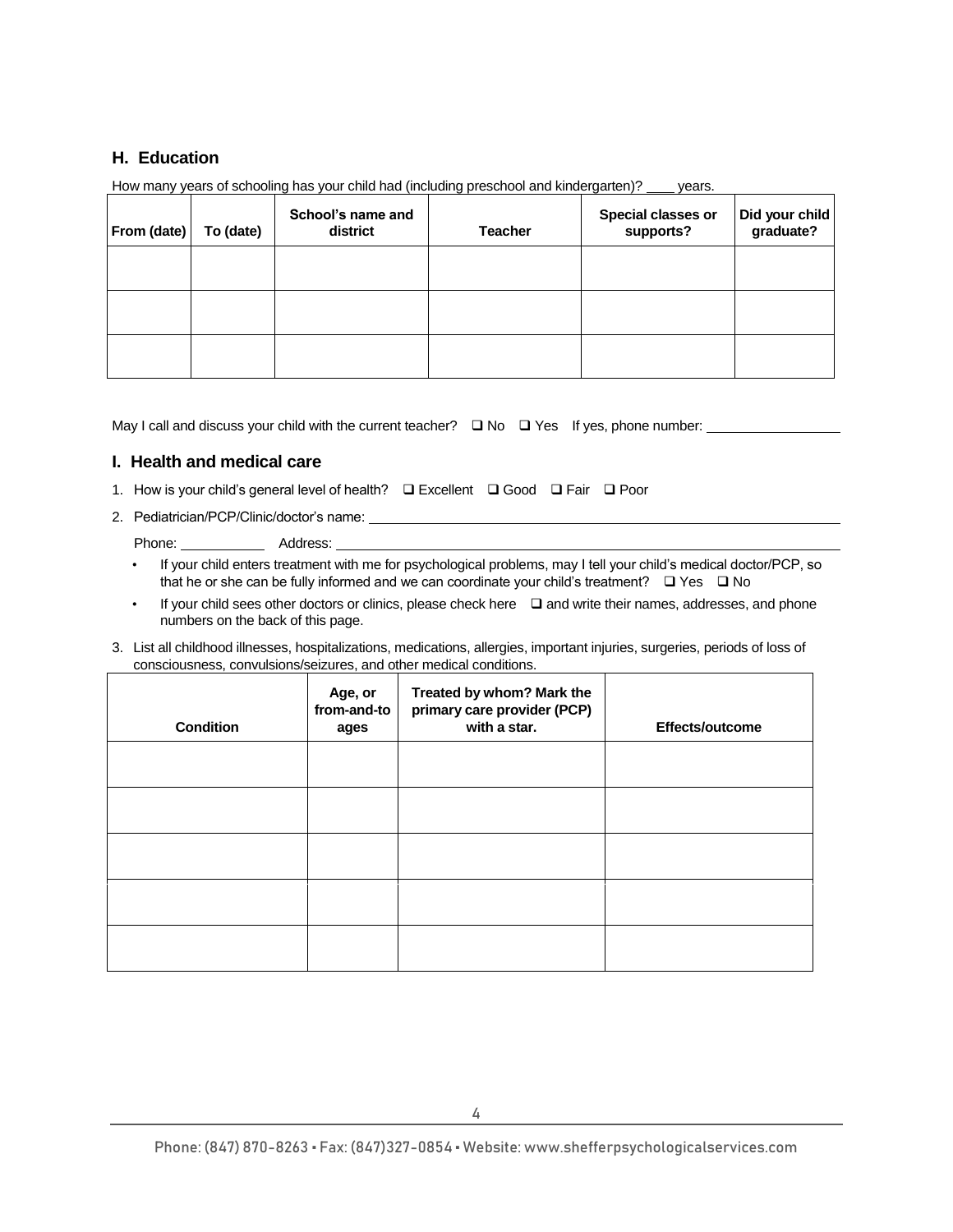4. List *all* medications, drugs, or other substances your child has taken in the last year—prescribed medications, overthe-counter vitamins, supplements, herbs, and others.

| <b>Medication</b> | Dosage? And<br>how often? | For what<br>condition? | When<br>started? | Effects/outcome | <b>Prescribed and</b><br>supervised by<br>whom? |
|-------------------|---------------------------|------------------------|------------------|-----------------|-------------------------------------------------|
|                   |                           |                        |                  |                 |                                                 |
|                   |                           |                        |                  |                 |                                                 |
|                   |                           |                        |                  |                 |                                                 |
|                   |                           |                        |                  |                 |                                                 |

### 5. Describe your child's allergies to medications or anything else.

| <b>Allergic to</b> | <b>Allergic reaction</b> | <b>Treatment and medications</b> |
|--------------------|--------------------------|----------------------------------|
|                    |                          |                                  |
|                    |                          |                                  |
|                    |                          |                                  |
|                    |                          |                                  |

6. Has your child ever received inpatient or outpatient psychological, psychiatric, drug or alcohol treatment, medications or counseling services before?  $\Box$  No  $\Box$  Yes. If yes, please indicate:

| For what<br>(diagnoses)? | From<br>(date) | To (date) | Name of doctor,<br>provider, or<br>agency and<br>location | What kind of<br>treatment? | With what results? |
|--------------------------|----------------|-----------|-----------------------------------------------------------|----------------------------|--------------------|
|                          |                |           |                                                           |                            |                    |
|                          |                |           |                                                           |                            |                    |
|                          |                |           |                                                           |                            |                    |
|                          |                |           |                                                           |                            |                    |
|                          |                |           |                                                           |                            |                    |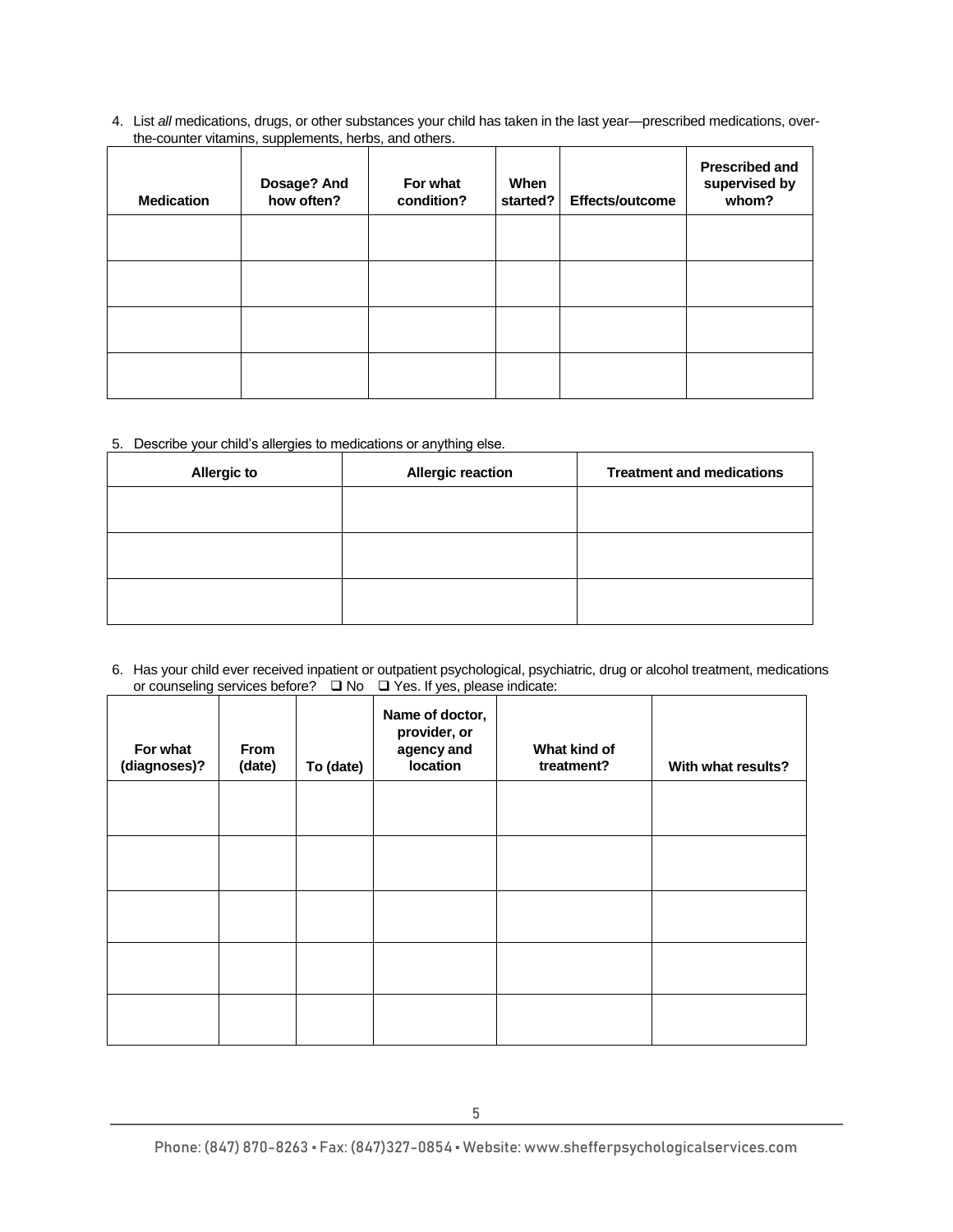| For what<br>(diagnoses)? | <b>From</b><br>(date) | To (date) | Name of doctor,<br>provider, or<br>agency and<br>location | What kind of<br>treatment? | With what results? |
|--------------------------|-----------------------|-----------|-----------------------------------------------------------|----------------------------|--------------------|
|                          |                       |           |                                                           |                            |                    |

7. Has any other family member been hospitalized for a psychiatric, emotional, or substance use disorder? □ No □ Yes. If yes, please indicate:

| Name of family<br>member | For what<br>(diagnoses)? | What kind of<br>treatment? | <b>From</b><br>(date) | To<br>(date) | With what results? |
|--------------------------|--------------------------|----------------------------|-----------------------|--------------|--------------------|
|                          |                          |                            |                       |              |                    |
|                          |                          |                            |                       |              |                    |
|                          |                          |                            |                       |              |                    |

- 8. Describe any substance abuse or mental illness in family members (who, relationship, disorder, currently active?):
- 9. Has the child had any residential placements, institutional placements, or foster care?  $\Box$  No  $\Box$  Yes. If yes, please indicate:

| Age<br>entered | Age left | Program's name | <b>Reason for placement</b> | <b>Problems there</b> |
|----------------|----------|----------------|-----------------------------|-----------------------|
|                |          |                |                             |                       |
|                |          |                |                             |                       |
|                |          |                |                             |                       |
|                |          |                |                             |                       |

10. Other important family issues (losses, adoption, stepparents, other relatives):

# **J. Abuse history**

*Note:* If I suspect that there is or has been abuse, I have to report that. Please be aware of this as you answer the questions below, or leave them blank.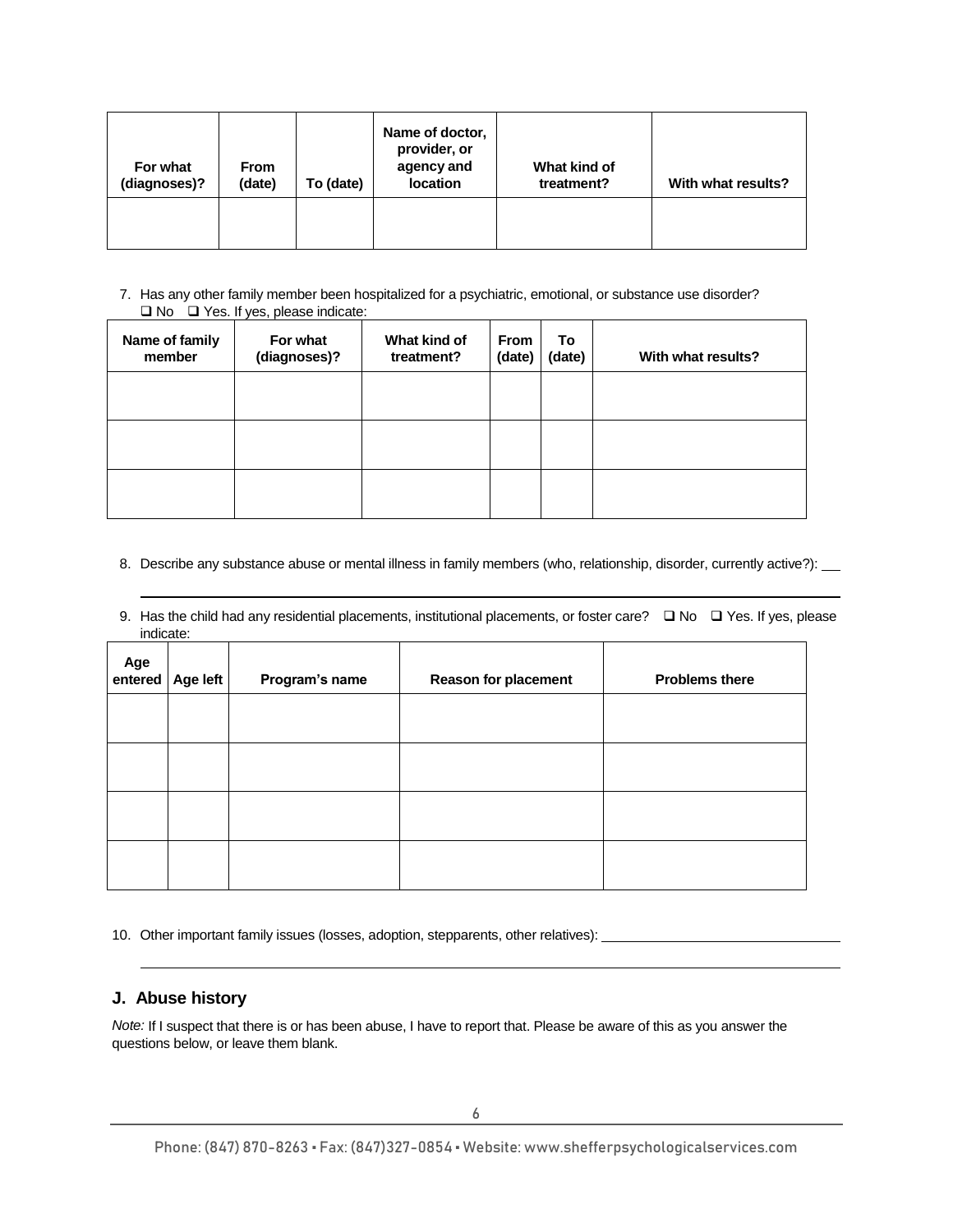$\Box$  This child was not abused in any way.  $\Box$  This child may have been abused.

 $\Box$  This child was abused. For the kind of abuse, use these letters: P = Physical, such as beatings; S = Sexual, such as touching/molesting, fondling, or intercourse;  $N = N$  eqlect, such as failure to feed, shelter, or protect;  $E = E$  motional, such as humiliation, etc.

| Child's<br>age | Kind of abuse | By whom? Intimate<br>partner? Relative?<br>Sibling? Other<br>(specify)? | Effects on the<br>child? | Whom did the child<br>tell? | What happened<br>then? |
|----------------|---------------|-------------------------------------------------------------------------|--------------------------|-----------------------------|------------------------|
|                |               |                                                                         |                          |                             |                        |
|                |               |                                                                         |                          |                             |                        |
|                |               |                                                                         |                          |                             |                        |
|                |               |                                                                         |                          |                             |                        |
|                |               |                                                                         |                          |                             |                        |
|                |               |                                                                         |                          |                             |                        |
|                |               |                                                                         |                          |                             |                        |

#### **K. Chemical use by your child**

1a. How many caffeine drinks are consumed by your child each day (coffee, tea, colas, energy drinks, etc.)?

1b. How often each week are medications (prescription or over the counter) or energy drinks or other chemicals used for alertness?

2. How much tobacco is smoked or chewed each week? Kind: \_ \_ \_ \_ \_ \_ \_ \_ \_ \_ \_ \_ \_ \_ \_ \_ \_ Amount \_

3. How many drinks of beer, wine, or liquor are consumed by your child in a typical week?

4. Did he or she ever drink to unconsciousness, or run out of money because of drinking?  $\Box$  No  $\Box$  Yes

- 5. Has your child ever used inhalants ("huffing"), such as glue, gasoline, or paint thinner?  $\Box$  No  $\Box$  Yes. If yes, which and when?
- 6. Which drugs (not medications prescribed for the child) have been used in the last 5 years?
- 7. Do you think that your child has a drug or alcohol problem?  $\square$  No  $\square$  Yes. If yes, what kind?

# **L. Legal history**

1. Are you or your child presently being sued, suing anyone, or thinking of suing anyone?  $\Box$  No  $\Box$  Yes. If yes, please explain: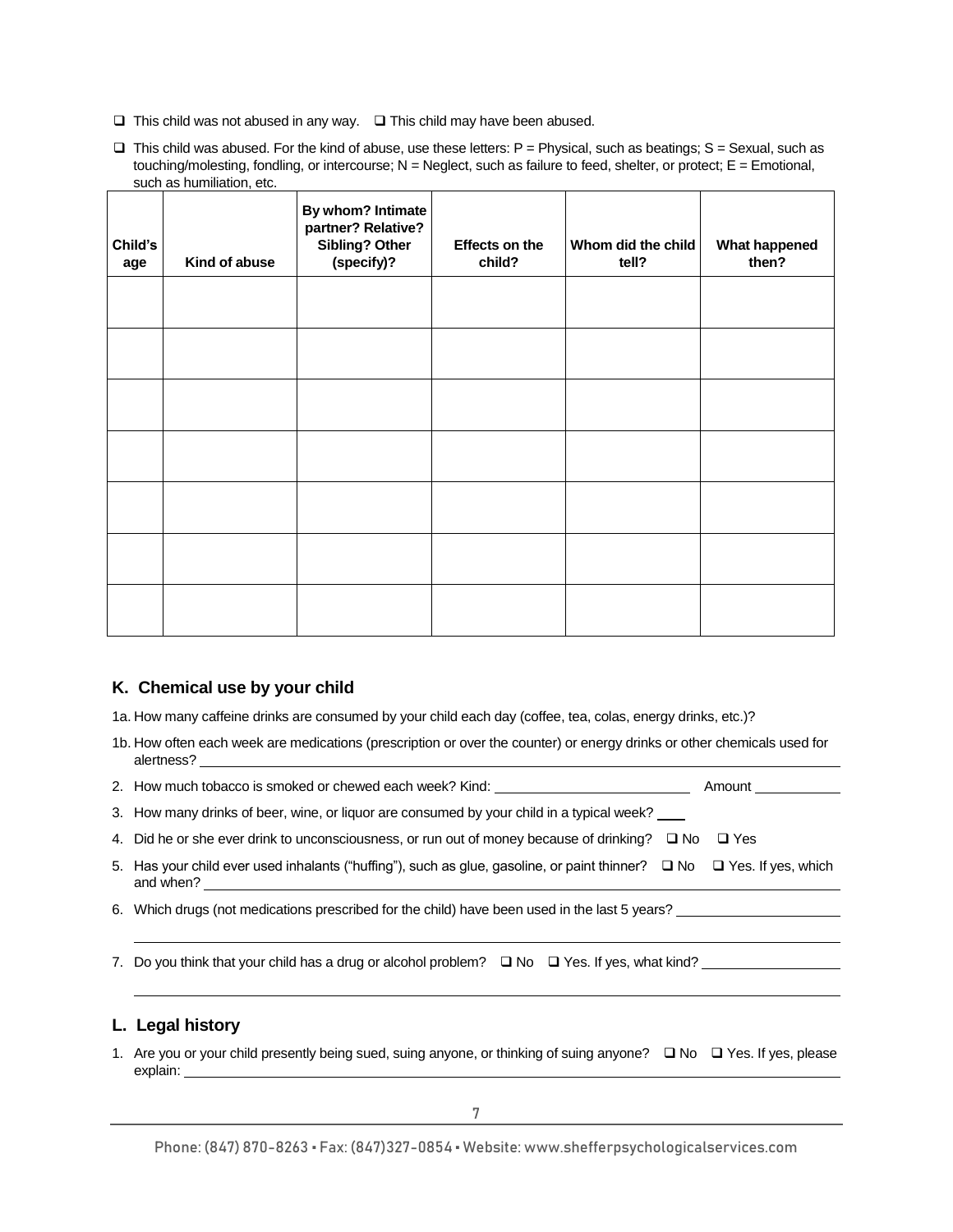- 2. Is your reason for bringing the child to see me related to an accident or injury?  $\Box$  No  $\Box$  Yes. If yes, please explain:
- 3. Are you or your child required by a court, the police, or a probation/parole officer to have this appointment?

No Yes. If yes, please explain:

4. List any contacts with the police, courts, and jails/prisons that  $\Box$  you have had, or  $\Box$  your child has had. Include all open charges and pending ones. Under "Jurisdiction," write in a letter: F = Federal, S = State, CO = County, CI = City. Under "Outcome," write in the *time* and the *type* of sentence you or the child served or must serve: CD = Charges Dropped, AR = Accelerated Release or Alternative Resolution, CS = Community Service, F = Fine,  $I = Incacreation (jail or prison), PR = PRObation, P = Parole, R = Restritation, O = Other.$ 

| Date | <b>Charge/arrest</b> | <b>Jurisdiction</b> | <b>Outcome</b> | <b>Probation/parole</b><br>officer's name | Attorney's name |
|------|----------------------|---------------------|----------------|-------------------------------------------|-----------------|
|      |                      |                     |                |                                           |                 |
|      |                      |                     |                |                                           |                 |
|      |                      |                     |                |                                           |                 |
|      |                      |                     |                |                                           |                 |
|      |                      |                     |                |                                           |                 |

5. Your current attorney's name: Phone:

6. Are there any other legal involvements? No Yes. If yes, please explain:

### **M. Special skills or talents of the child**

List hobbies, readings, sports, recreational, musical, TV, and toy preferences, etc.:

# **N. Friends of the child**

| How many?                | Their gender: $\Box$ Only same $\Box$ Both $\Box$ Only other                            |  |  |  |  |
|--------------------------|-----------------------------------------------------------------------------------------|--|--|--|--|
|                          | Their ages: $\Box$ About the same as my child $\Box$ Mostly older $\Box$ Mostly younger |  |  |  |  |
| Activities with friends: |                                                                                         |  |  |  |  |

Influence of friends on child: □ Positive □ Negative. Specifics: \_\_\_\_\_\_\_\_\_\_\_\_\_\_\_